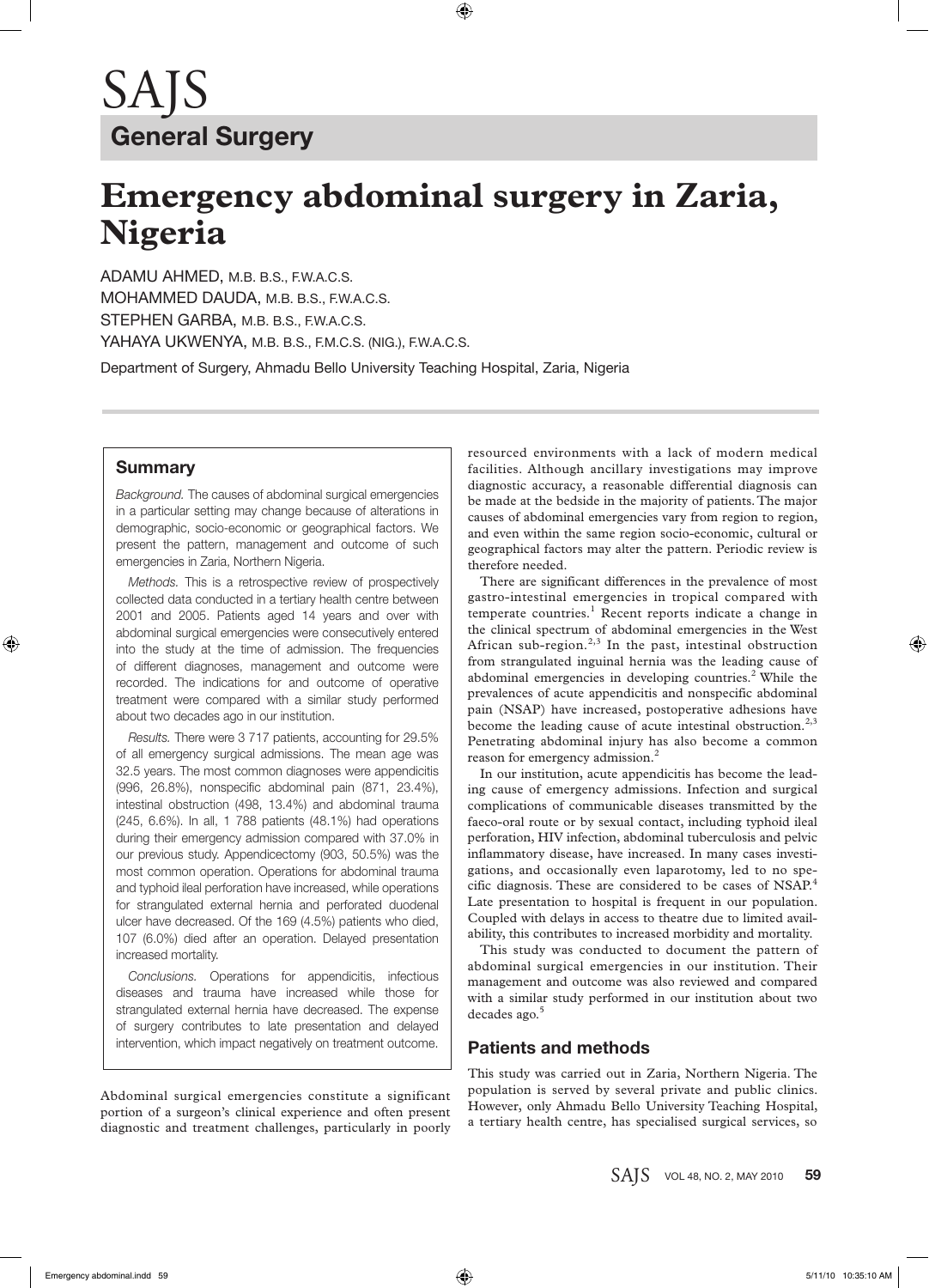## SAI ARTICLES

the majority of patients requiring emergency surgery are admitted there. Patients aged 14 years and over, admitted with general surgical abdominal conditions between 2001 and 2005, were consecutively entered into the study at the time of admission, monitored until death or discharge from hospital, and reviewed prospectively. Gynaecological and urological diseases that were clinically misdiagnosed as acute general surgical conditions were included. Investigations performed included full blood count and measurement of serum urea and electrolytes. Ultrasound facilities were available only during daytime hours. In appropriate cases, a screening test for HIV antibodies was performed by parallel testing using enzyme-linked immunosorbent assay (ELISA) with Immunocomb II HIV-1 and HIV-2 Combifirm (M/ S Orgenics Ltd, Israel) and Stat Park (Trinity Biotech, Wicklow, Ireland). As per protocol, patients were resuscitated with appropriate fluids and electrolytes. Although patients were given appropriate peri-operative broad-spectrum antibiotics, the drug regimen was not uniform. Frequency of abdominal surgical emergency admissions, proportions of the different diagnoses, proportions of patients undergoing surgery during their emergency admission, and mortality were studied. The intervals between onset of symptoms and presentation at hospital and between presentation and surgical intervention were recorded, as was the age and sex distribution of the patients.

Significant changes in the prevalence of various diseases were determined by comparing the above data with a similar study performed in our hospital about two decades ago.<sup>5</sup> Data were analysed using SPSS statistical software (version 14.0, SPSS, Chicago, IL). Quantitative data were expressed as means (standard deviation (SD)). For non-parametric data, median values with 95% confidence intervals and ranges were presented. Categorical variables were presented as percentages. Statistical comparative analysis was performed using Student's *t*-test. A *p*-value of less than 0.05 was taken as significant.

## **Results**

During the study period 3 717 patients were admitted as abdominal surgical emergencies, accounting for 29.5% of emergency admissions. Their ages ranged from 14 to 86 years (mean 32.5 (SD 3.8) years). The male/female ratio was 1.6:1. Duration of symptoms before presentation to hospital ranged from 3 hours to 14 days (mean 3 (SD 1.2) days). The final clinical diagnoses are shown in Table I. The most common diagnosis was appendicitis (996 patients, 26.8%). Intestinal obstruction, mainly from strangulated external hernia, accounted for 498 admissions (13.4%). Of the 245 patients (6.6%) with abdominal trauma, 122 (49.8%) had penetrating injuries, of which 48 (39.3%) resulted from road traffic accidents, 27 (22.1%) from gunshots and 43 (35.2%) from assaults with knives or machetes. About one-third of these patients were treated by observation. Gynaecological conditions, seen in 250 patients (6.7%), consisted of acute pelvic inflammatory disease in 135 (54.0%), ruptured ectopic pregnancy in 38 (15.2%) and ruptured graffian follicle in 21 (8.3%). In 871 cases (23.4%) no specific diagnosis had been made by the time of discharge from hospital. These patients were considered to have NSAP.

The operations performed were compared with a similar study undertaken from 1979 to 1983 in our hospital (Table II).<sup>5</sup> Operations for appendicitis, infectious diseases and trauma have increased significantly, while those for strangulated external hernia and perforated peptic ulcer have decreased. Overall, 1 788 (48.1%) patients underwent surgery during their emergency admissions, compared with 37.0% in the earlier period, the most common operation being appendicectomy (903 patients, 50.5%). Among the patients who underwent appendicectomy, 172 (19.0%) had a negative appendicectomy, 548 (60.7%) had an acutely inflamed appendix, and 183 (20.3%) had complicated appendicitis including gangrenous and perforated appendix. Emergency colonic resections were carried out in 42 patients, 25 (59.5%)

| Diagnosis                          | Frequency | Cumulative<br>frequency | Relative<br>frequency |
|------------------------------------|-----------|-------------------------|-----------------------|
| <b>Appendicitis</b>                | 996       | 996                     | 0.268                 |
| Nonspecific abdominal pain         | 871       | 1867                    | 0.234                 |
| Intestinal obstruction             | 498       | 2 3 6 5                 | 0.134                 |
| Gynaecological disease             | 250       | 2615                    | 0.067                 |
| Abdominal trauma                   | 245       | 2860                    | 0.066                 |
| <b>Typhoid ileal perforation</b>   | 214       | 3 0 7 4                 | 0.057                 |
| <b>Urological diseases</b>         | 104       | 3 1 7 8                 | 0.028                 |
| Abdominal malignancy               | 96        | 3 2 7 4                 | 0.026                 |
| Peptic ulcer disease               | 94        | 3 3 6 8                 | 0.025                 |
| <b>Superficial abscess</b>         | 81        | 3449                    | 0.022                 |
| Peri-anal suppuration              | 78        | 3527                    | 0.020                 |
| Gastro-enteritis                   | 23        | 3 5 5 0                 | 0.006                 |
| <b>Cholecystitis/biliary colic</b> | 47        | 3597                    | 0.013                 |
| Acute gastro-intestinal bleeding   | 37        | 3 6 3 4                 | 0.010                 |
| Intra-peritoneal abscess           | 37        | 3671                    | 0.010                 |
| Other*                             | 46        | 3 7 1 7                 | 0.012                 |
| Total                              | 3 7 1 7   |                         | 1.000                 |

#### **TABLE I. DIAGNOSES IN 3 717 EMERGENCY ABDOMINAL SURGICAL ADMISSIONS**

\*Includes acute pancreatitis – 8; acute tuberculous peritonitis – 10; entero-cutaneous fistula – 13; spontaneously ruptured umbilical hernia – 3; liver abscess – 6.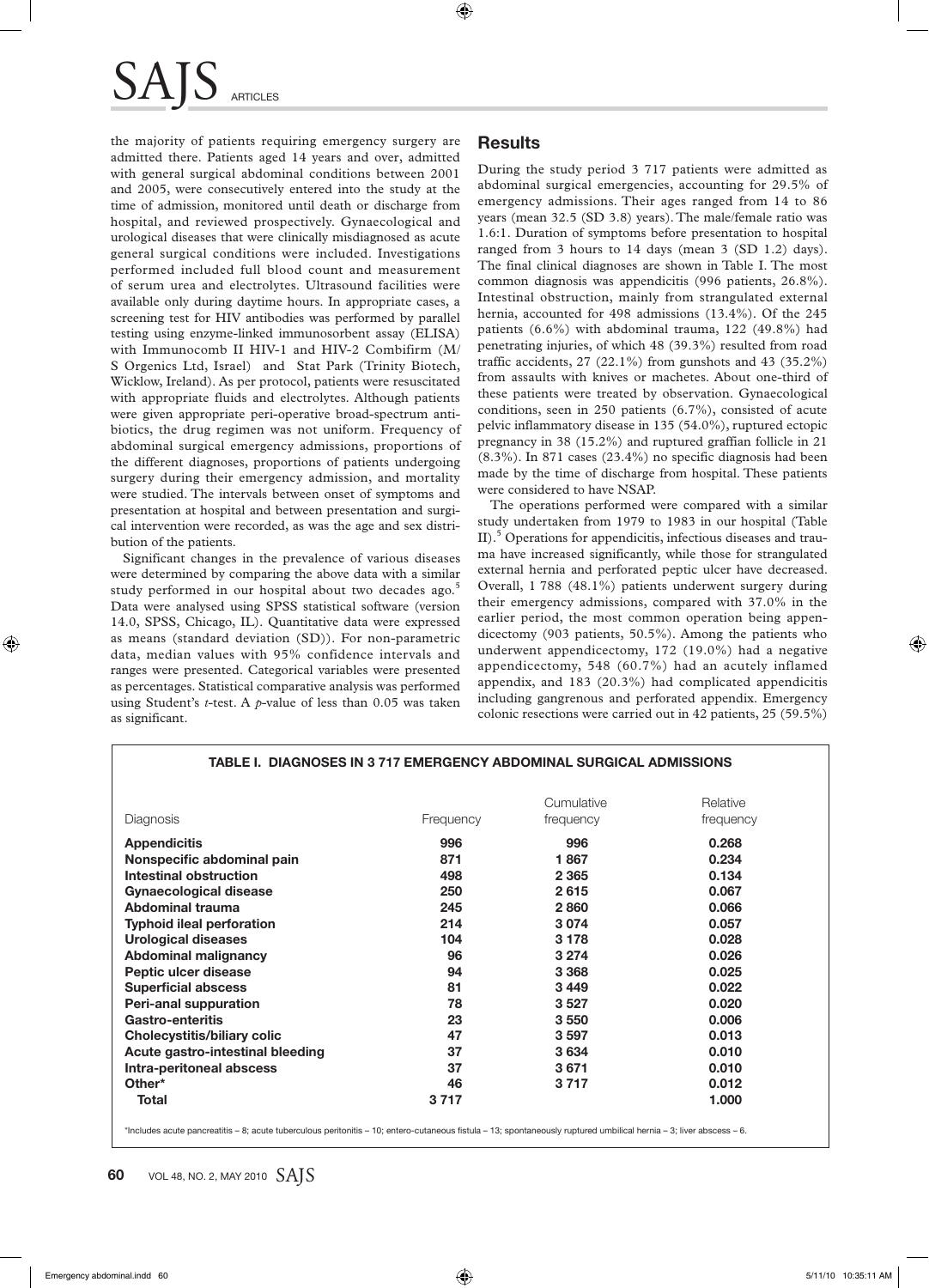|                                                             | N      | 1979 - 1983 (N=1 725) <sup>5</sup><br>$\%$ | $\overline{N}$ | 2001 - 2005 (N=1 788)<br>$\%$ | 1981 - 2005,<br>confidence interval | p-value |
|-------------------------------------------------------------|--------|--------------------------------------------|----------------|-------------------------------|-------------------------------------|---------|
| Significant increase in prevalence                          |        |                                            |                |                               |                                     |         |
| <b>Appendicitis</b>                                         | 576    | 33.4                                       | 903            | 50.5                          | $79.3 - 152.0$                      | < 0.01  |
| <b>Typhoid ileal perforation</b>                            | 47     | 2.7                                        | 168            | 9.4                           | $8.6 - 45.4$                        | < 0.01  |
| <b>Trauma</b>                                               | 102    | 5.9                                        | 164            | 9.2                           | $3.4 - 37.0$                        | < 0.05  |
| <b>Cholecystitis/biliary colic</b>                          | 6      | 0.4                                        | 26             | 1.5                           | $1.7 - 7.6$                         | < 0.05  |
| Intra-perineal abscess                                      | 23     | 1.3                                        | 38             | 2.1                           | $2.6 - 8.1$                         | < 0.05  |
| <b>Superficial abscess</b>                                  | 5      | 0.3                                        | 25             | 1.4                           | $1.3 - 5.4$                         | < 0.04  |
| <b>Gynaecological disease</b>                               | $\sim$ | $\sim$                                     | 44             | 2.5                           | $0.5 - 14.8$                        | < 0.01  |
| Intra-abdominal malignancy                                  | 20     | 1.1                                        | 26             | 1.5                           | $1.2 - 7.2$                         | < 0.01  |
| Adhesions, intestinal obstruction                           | 28     | 1.6                                        | 59             | 3.3                           | $4.8 - 13.5$                        | < 0.05  |
| Significant decrease in prevalence,<br>or remained the same |        |                                            |                |                               |                                     |         |
| Strangulated external hernia                                | 737    | 42.7                                       | 261            | 14.6                          | $-35.7 - 86.2$                      | < 0.001 |
| Perforated peptic ulcer                                     | 41     | 2.4                                        | 23             | 1.3                           | $-2.4 - -9.5$                       | < 0.01  |
| <b>Volvulus</b>                                             | 38     | 2.2                                        | 10             | 0.6                           | $-2.0 - -7.4$                       | < 0.05  |
| <b>Primary peritonitis</b>                                  | 28     | 1.7                                        | 9              | 0.5                           | $-1.8 - -6.1$                       | < 0.05  |
| <b>Intussusceptions</b>                                     | 39     | 2.3                                        | 18             | 1.0                           | $-2.4 - -7.5$                       | < 0.05  |
| Internal hernia                                             | 10     | 0.6                                        | 7              | 0.4                           | $-0.8 - 2.8$                        | >0.05   |
| <b>Others</b>                                               | 25     | 1.4                                        | 7              | 0.4                           | $-0.7 - 13.5$                       | >0.05   |

#### **TABLE II. COMPARISON OF DIAGNOSES FOLLOWING EMERGENCY ABDOMINAL OPERATIONS**

of whom had had malignant large-bowel obstruction, 15 (35.7%) gangrenous bowel and 2 perforations. Twenty-two patients underwent colonic resection and primary anastomosis, and of these 1 had a relaparotomy because of an anastamotic leak with peritonitis. Twenty patients (47.6%) had a colostomy, which was closed between 2 weeks and 6 months after resection in 13 cases (65.0%). The mean time that elapsed between presentation at hospital and surgical intervention was 18 hours (SD 4.5 hours).

The duration of hospital stay ranged from 3 to 46 days (mean 7 (SD 3.7) days). Of the patients 169 died, giving a mortality rate of 4.5%, the postoperative mortality rate being 6.0%. Of the 62 non-operative deaths, 20 occurred while the patient was being prepared for surgery. Most non-operative deaths were in elderly patients with massive gastro-intestinal haemorrhage and advanced intra-abdominal malignant disease. Postoperative mortality rates were high in patients with intra-abdominal malignancy (28.0%), perforated duodenal ulcer (23.1%), typhoid ileal perforation (18.0%) and intestinal gangrene (9.5%). Ten HIV-infected patients whose HIV status was not known pre-operatively died after operation. Screening for HIV antibodies was performed on the basis of clinical suspicion (7 cases) or the patient's declaration (3). The duration of patient follow-up in the surgical outpatient department ranged from 2 weeks to 38 months; 2 058 patients (55.4%) were followed up for more than 6 months and 859 (23.1%) for more than 12 months.

## **Discussion**

Abdominal diseases accounted for 29.5% of our emergency admissions, in keeping with a prevalence of 13 - 48% in previous series. $^{3,4}$  Of our patients 48.1% underwent surgery, which is in agreement with other reports, $2,3$  although it is markedly higher than the  $4.4\%$  reported from Kenya. $^6$  Our high rate of emergency operations could be due to the large number of trauma patients and the tertiary referral nature of

our institution. Appendicitis was the most common diagnosis, and accounted for 50.5% of operations in this study compared with 33.4% in the previous report from our centre.<sup>5</sup> An increased rate of enteric infections due to low standards of sanitation, which may trigger lymphoid tissue reaction in the appendix wall and initiate inflammation, $\frac{7}{1}$  could explain the rising prevalence of both typhoid fever and appendicitis in our setting.<sup>2,3,6</sup> Because of late presentation  $45.0\%$ of our patients with appendicitis presented with advanced disease, similar to other reports from our sub-region.<sup>2,3</sup> These patients presented with gangrene or perforation of the appendix and generalised peritonitis, which are associated with increased morbidity. The negative appendicectomy rate of 19.0% in this study compares favourably with other reports.3,6 Although observation may reduce the rate of unnecessary appendicectomy, such a policy will increase the rate of perforation, which undoubtedly results in increased morbidity and mortality. Unnecessary appendicectomy in our patients was mainly due to misdiagnosis of appendicitis in patients with NSAP. The rate of misdiagnosis is higher than that in developed countries, probably because self-medication and late presentation were common in our patients.4 In this study, discharge of fit patients with NSAP was delayed because of having to wait for inpatient investigation results. However, such caution is justified in elderly patients, in 10% of whom malignant disease was found to be the cause of NSAP.<sup>8</sup>

Gynaecological emergencies accounted for 6.7% of our admissions, compared with 9.5% in Ghana.<sup>2</sup> About 28% of these underwent surgery, compared with 24% reported by others.<sup>9</sup> In these cases it was often difficult to differentiate between acute appendicitis and an acute gynaecological condition on clinical examination alone. A recent report from Kenya showed that of women presenting with abdominal pain, 65.3% and 16.3% had ectopic pregnancy and acute appendicitis, respectively.<sup>6</sup> Lack of ultrasound facilities makes it difficult to diagnose these conditions early. The high preva